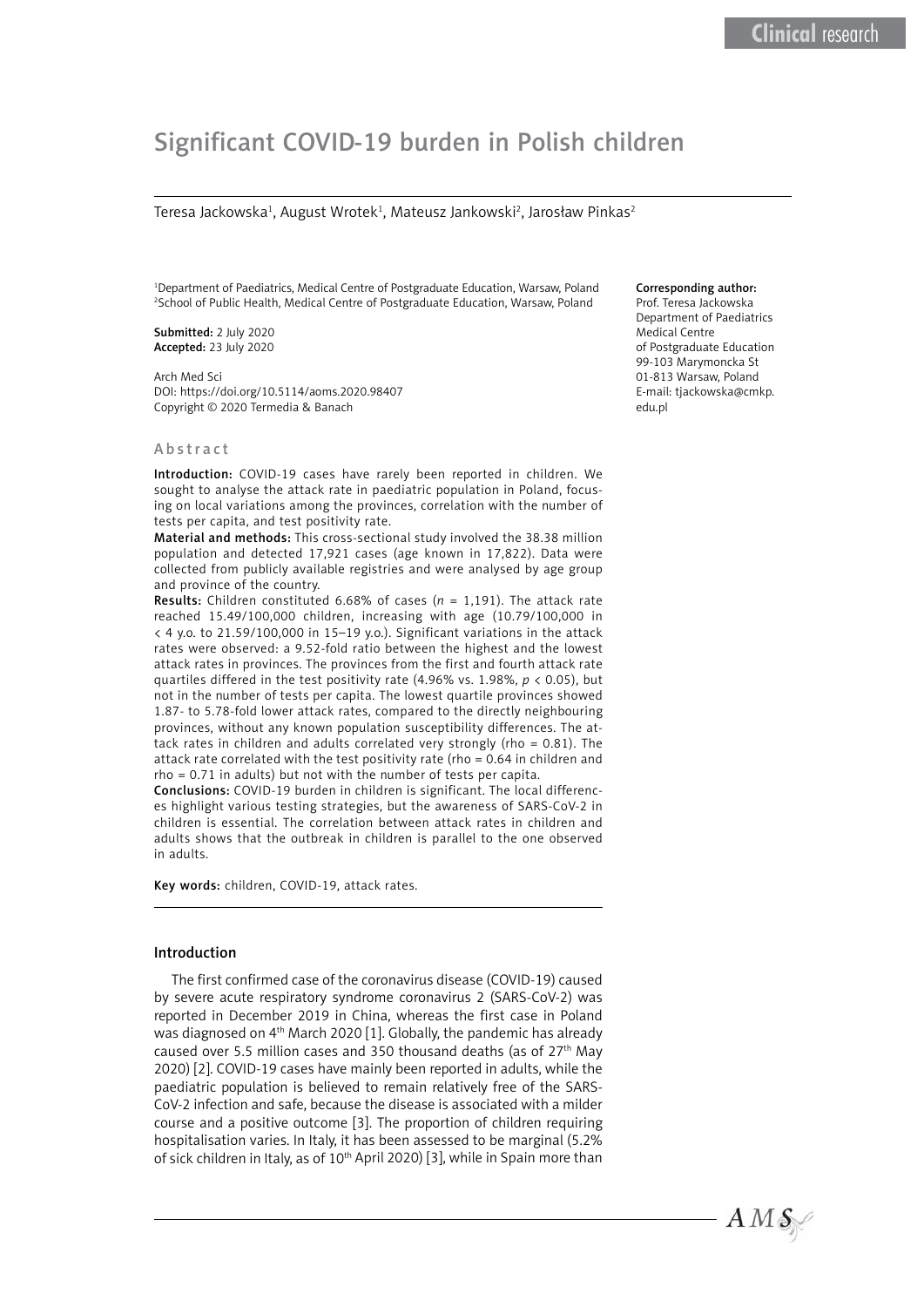one fourth of all diagnosed paediatric cases were inpatients (26% as of 29<sup>th</sup> May 2020) [4]. Nevertheless, the varying hospitalisation rates may result both from the divergent treatment standards and the testing strategies. The need for intensive care also varies between 1.2% [3] and 3.7% [4]. The estimates from the USA, which is the most heavily affected country, report between 5.7% and 20% of children needing hospital treatment, and 0.58–2% requiring intensive care unit treatment [5]. In general, the paediatric quota to the total burden of COVID-19 is low, accounting for 1% to 5% of all diagnosed cases, but the frequency differs substantially among the various countries [6]. Although reports on deaths in children are scarce [5], paediatricians still need to remain vigilant. Recently, an alert has been raised due to the increase in the incidence of a Kawasaki-like disease related to multisystem inflammatory syndrome in children (MIS-C) [7–9]. Moreover, children could play a role in the spread of the disease, and paediatric transmission might even be crucial to the reopening after the lockdown [10]. Data on the attack rate in children is lacking because the great majority of efforts, especially in countries heavily affected by COVID-19, is directed towards the diagnosis and treatment of those in the most severe condition; thus, the attack rate in the paediatric population may be underestimated.

We sought to analyse the number of cases and the attack rate in different age groups in Poland, to verify the local variations between the provinces and the correlation with the number of tests, number of tests per 1000 inhabitants, and the test positivity rate.

# Material and methods

## Definitions

Only laboratory-confirmed cases of the SARS-CoV-2 infection were taken into consideration; nasopharyngeal swabs were collected; the real-time polymerase chain reaction (RT-PCR) was used as a reference method; and one positive result was found to be relevant, irrespective of the clinical presentation, because the signs and symptoms, especially in paediatric patients, are diverse, and asymptomatic courses have also been reported [3, 11, 12]. The data are collected on a daily basis and derive from the Chief Sanitary Inspectorate, which is the public administration authority responsible for epidemiological surveillance, including the outbreak of the novel coronavirus. Testing strategy: testing was available at public healthcare facilities (including hospitals, ambulances dedicated to swabbing administered by the local healthcare facilities and sanitary inspectorates, and drivethrough points) and performed free of charge upon a clinical or epidemiological premise.

# Study setting

This is a cross-sectional study, involving the whole population of Poland, and all the SARS-CoV-2 cases from the first case  $(4<sup>th</sup> March)$  until 15<sup>th</sup> May 2020 were eligible for the study. According to the statistics of Poland, the population of Poland amounted to 38,382,576 people, including 7,690,007 children. The demographic data are publicly available and are updated every 6 months; the most recent available dataset is valid for 31st December 2019, and this was used as a reference for the computation of the attack rate [13]. The number of inhabitants in the database is presented in the following age groups: 0–4 years, 5–9 years, 10–14 years, and 15–19 years; hence, the age limit of a paediatric patient needed to be set at 19 years. Only rough estimates of the number of infants were used (data on the 2019 birth cohort has not been published yet); it was calculated as a difference between the total number of children in the age group 0–4 years and the number of live births in the preceding years. The demographic data for Poland and for each of the 16 administrative provinces in Poland have been considered, with no analysis of migration among the regions because no important variations in this field have been notified, and the demographic situation in Poland is rather constant. Thus, no significant bias should be attributable in these terms to the demographic data.

The endpoints of this study included the number of cases and the attack rate (per 100 thousand children) in the previously mentioned age groups (0–4 years, 5–9 years, 10–14 years, and 15–19 years). Respective values for adults were also obtained. In order to verify the attack rate homogeneity, the attack rate ratio for each age group (including adults) was computed as a quotient between the regions with the highest and the lowest attack rate. The number of tests per 100,000 inhabitants and the test positivity rate were calculated separately for each region.

All the procedures involving human subjects are in accordance with the 1964 Helsinki Declaration and its later amendments. Patients in epidemiological reports are anonymised, without the possibility of individual identification of any of the participants.

# Statistical analysis

Then, provinces from the first and the last quartile with respect to the attack rate were compared in terms of the crude number of tests, the number of tests per 1000 inhabitants, and the test positivity rate. The Mann-Whitney *U* test was used, and the values were presented as median and an interquartile range (IQR).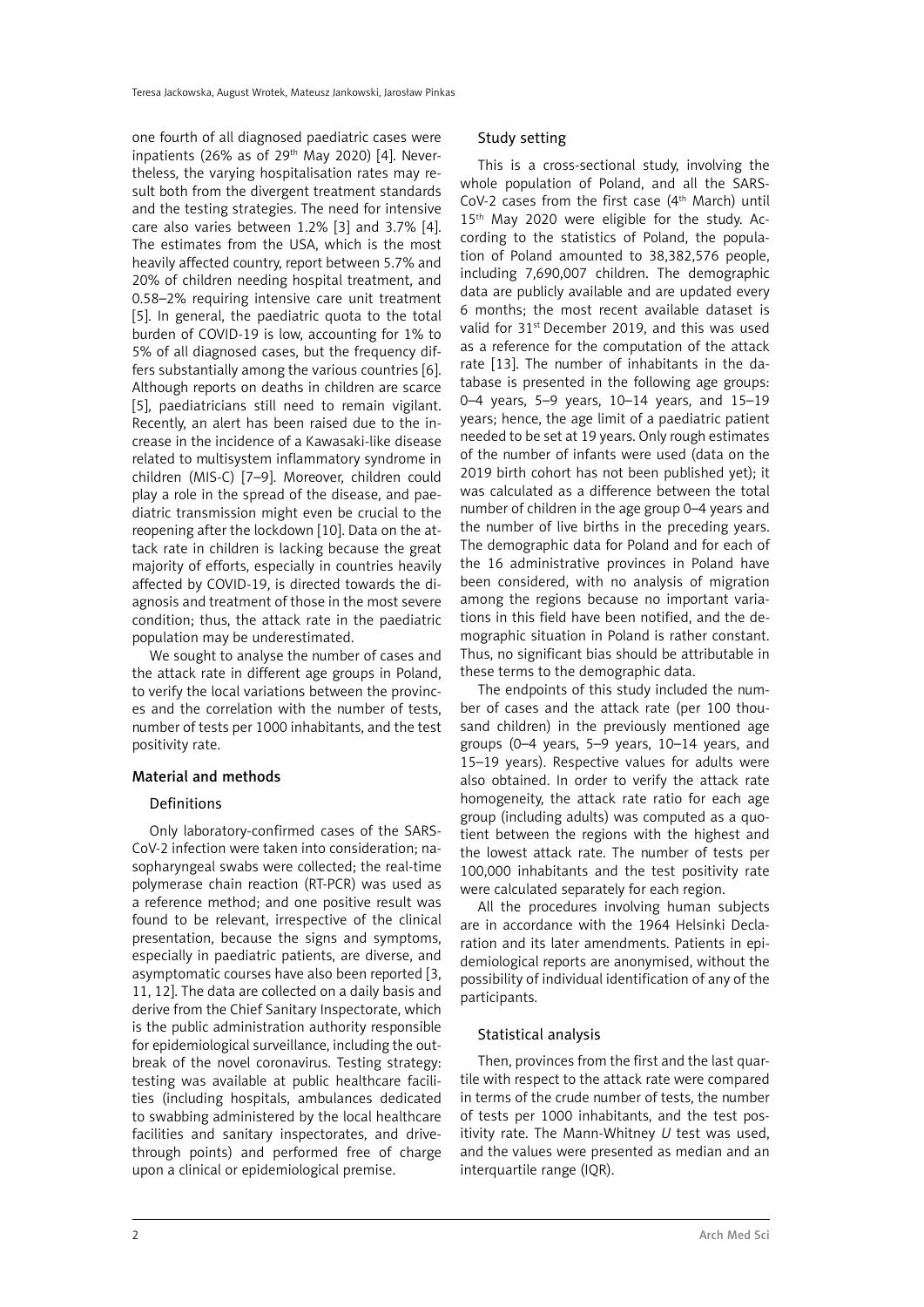Each of the provinces from the first and the last attack rate quartile was opposed against its neighbouring provinces; attack rates were compared (total, total in children, and in five paediatric age groups, creating a set of 28 comparisons). The number of tests per 1000 inhabitants and the test positivity rate were also compared.

Spearman's rank correlation test was executed in order to verify a correlation between the reported number of cases in the age groups and the attack rates, the number of tests, the number of tests per 1000 inhabitants, and the test positivity rate (separately for the regions). The results were expressed as the Spearman's rank correlation coefficient (rho). The level of significance was set at *p* < 0.05. The statistical analysis was performed with Statistica 13.1 (StatSoft, Tulsa, OK, USA).

#### Results

As of 15th May 2020, 17,921 cases of COVID-19 have been diagnosed in Poland, wherein precise data on the patient's age was known in 17,822 (99.45%) cases. The paediatric contribution to the total number of cases was 6.68% (*n* = 1191).

The highest number of cases was observed in children aged 15–19 years (*n* = 389 cases, 32.7%), followed by 10–14 (*n* = 328, 27.5%), 5–9 (*n* = 267, 22.4%), and  $\langle$  4 years ( $n = 207, 17.4%$ ) (Table I). Interestingly, only 38 cases (3.2% of cases among children) have been diagnosed in infants.

The total paediatric attack rate reached 15.49/100,000, with the highest value observed in the oldest age group (15–19 years) – 21.59/100,000, decreasing then with a younger age (16.24/100,000 for 10–14-year-olds, 13.7/100,000 for 5–9-year-olds, 10.79/100,000 for < 4 years of age); in infants it reached 10.12/100,000 (Table I).

According to the regions, the highest number of paediatric cases was diagnosed in the Silesian

Province  $(n = 241, 20.2\%)$ , followed by Mazovian (*n* = 149, 12.5%), Lower Silesian, and Małopolskie (*n* = 135, *n* = 11.3% each) (Table II), but these are four of the five provinces with the highest number of children in Poland. The highest attack rate was observed in the Silesian Province (28.25/100,000), followed by Łódzkie (25.11/100,000) and Lower Silesian (24.67/100,000). Interestingly, the geographical variation in the attack rates was significant, and the attack rate ratio (between the highest and the lowest attack rate regions) reached 9.52 for children in general, varying between 5.16 in those aged 0–4 years to 23 in 5–9-year-olds; in infants and in 10–14-year-olds it was not computable, because no cases were reported in at least one province. The attack rate ratio was even higher in adults, reaching 12.07 (Table I).

The total number of tests reached 491,186, with a mean of 12.8 tests per 1000 inhabitants, varying between 4.8/1000 in the Opolskie Province to 26.6/1,000 in the Mazovian Province, which happen to be the regions with the lowest and highest number of inhabitants, respectively. The test positivity rate varied between 0.98% (Warmian-Mazurian) and 11.62% (Silesian) with a mean of 3.63% (Table II).

We opposed the provinces from the first and fourth quartiles in terms of the attack rate in children, and found that they differed in test positivity rate (4.96% vs. 1.98%, *p* < 0.05) but not in the number of tests per 1000 inhabitants (11.11 vs. 8.78,  $p = 0.69$ ) (Table III). Furthermore, we opposed each of the provinces from the first and fourth quartile against directly neighbouring provinces. We found that in each of the first quartile regions the attack rates were higher than in their neighbours in 24 out of 28 comparisons (total attack rate, children in total, infants, 0–4, 5–9, 10–14, and 15–19 years old) with the exceptions of 5–9-year-olds in Łódzkie, the total attack rate in Łódzkie and Małopolskie, and the infants in Małopolskie. The

| Age group [years]              | Number of cases<br>(%) | Attack rate<br>[per 100,000] | Lowest attack rate<br>[per 100,000] | Highest attack rate<br>[per 100,000] | Attack rate<br>ratio |
|--------------------------------|------------------------|------------------------------|-------------------------------------|--------------------------------------|----------------------|
| $\langle 1$                    | 38(3.2)                | 10.12                        | 0                                   | 32.32                                | <b>NA</b>            |
| $0 - 4$                        | 207 (17.4)             | 10.79                        | 3.79                                | 19.59                                | 5.16                 |
| $5 - 9$                        | 267(22.4)              | 13.69                        | 1.23                                | 28.37                                | 22.99                |
| $10 - 14$                      | 328 (27.5)             | 16.24                        | 0                                   | 28.69                                | <b>NA</b>            |
| $15 - 19$                      | 389 (32.7)             | 21.59                        | 5.2                                 | 42.71                                | 8.21                 |
| Total (children)               | 1191 (6.68)            | 15.49                        | 2.97                                | 28.25                                | 9.52                 |
| Adults                         | 16,631 (93.32)         | 54.19                        | 10.66                               | 128.28                               | 12.07                |
| Total (children<br>and adults) | 17,822 (100)           | 46.43                        | 9.09                                | 109.39                               | 12.03                |

Table I. Case distribution, attack rates, and attack rate ratio in various age groups

*NA – non-applicable.*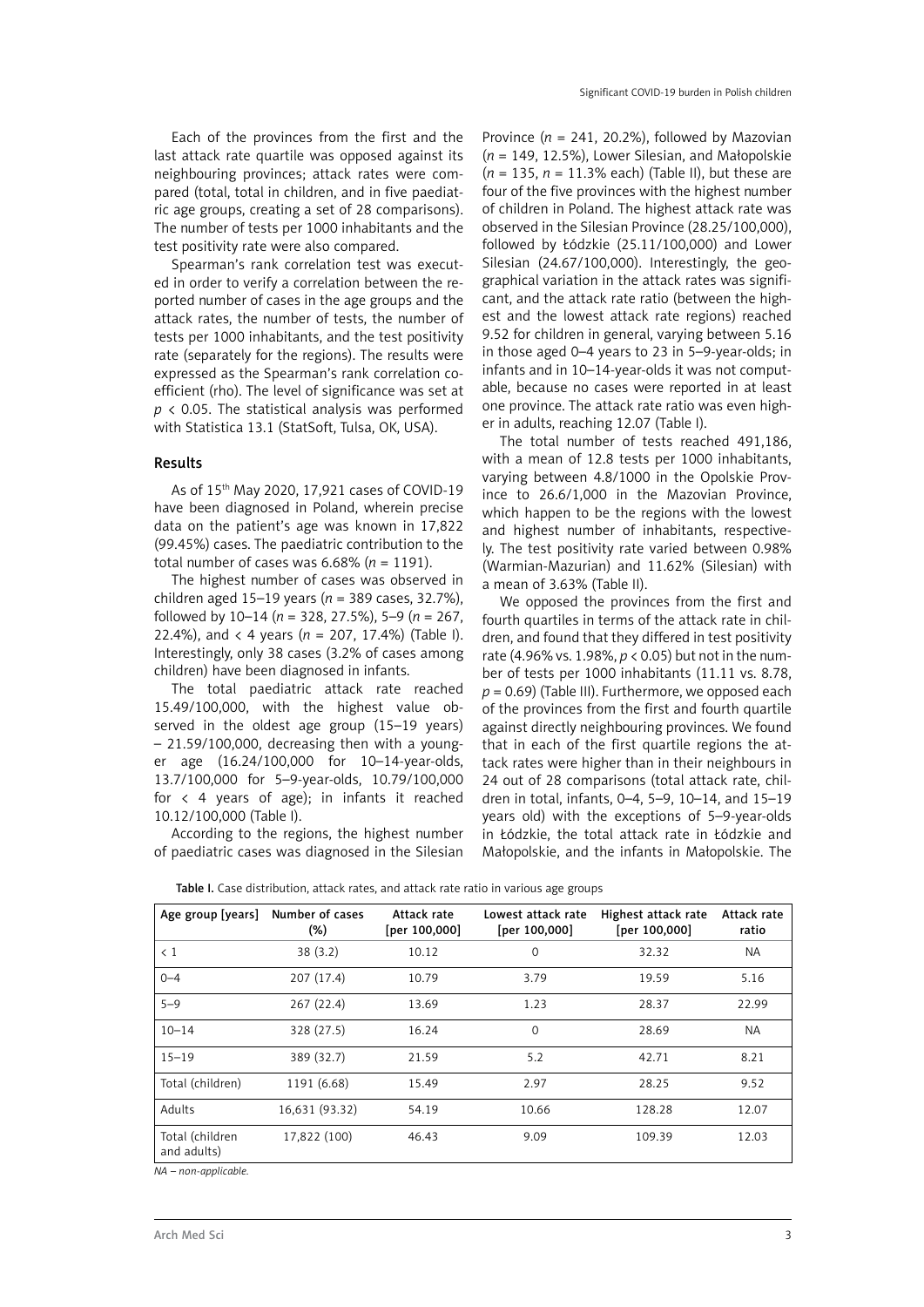| Quartile                               | Province           |           | Attack rate   |                                   |                               | Number of cases |         |                        |              | Attack rate      | $\langle 1 y.0.$       |                | Number      | Test               |
|----------------------------------------|--------------------|-----------|---------------|-----------------------------------|-------------------------------|-----------------|---------|------------------------|--------------|------------------|------------------------|----------------|-------------|--------------------|
|                                        |                    | < 19 y.o. | <b>Adults</b> | <b><u>rai</u></b><br>۴            | 19 y.o.<br>$\checkmark$       | Adults          | Total   | 1 y.o.<br>$\checkmark$ | $0 - 4$ y.o. | ò.<br>$\sqrt{2}$ | $10 - 14$ y.o.         | $15 - 19$ y.o. | of tests    | positivity<br>rate |
| $1^{\rm st}$                           | Śląskie            | 28.25     | 128.28        | 109.39                            | 241                           | 4701            | 4942    | 23.17                  | 18.87        | 28.37            | 28.69                  | 37.76          | 42,529      | 11.62              |
|                                        | Łódzkie            | 25.11     | 55.10         | 45<br>$\frac{9}{4}$               | 116                           | 1098            | 1214    | 32.32                  | 19.58        | 13.56            | 27.01                  | 41.12          | 32,447      | 3.74               |
|                                        | Dolnośląskie       | 24.67     | 83.05         | $\overline{O}$<br>72              | 135                           | 1954            | 2089    | 7.11                   | 13.06        | 18.54            | 26.17                  | 42.71          | 33,849      | 6.17               |
|                                        | Matopolskie        | 18.76     | 36.49         | .75<br>$\overline{3}$             | $\sqrt{ }$<br>$\overline{13}$ | 982             | 1117    | 13.82                  | 15.61        | 21.50            | 15.29                  | 23.04          | 35,949      | 3.11               |
| 2 <sup>nd</sup>                        | Podlaskie          | 17.46     | 36.56         | $\overline{84}$<br>32             | $\overline{4}$                | 347             | 387     | 27.52                  | 17.44        | 16.12            | 15.11                  | 21.28          | 15,382      | 2.52               |
|                                        | Wielkopolskie      | 16.03     | 59.34         | 08<br>5O                          | 120                           | 1632            | 1752    | 11.15                  | 11.49        | 15.14            | 17.37                  | 20.59          | 48,855      | 3.59               |
|                                        | Opolskie           | 14.31     | 59.54         | 49<br>51                          | 25                            | 481             | 506     | 0.00                   | 4.65         | 11.47            | 24.15                  | 16.44          | 4750        | 10.65              |
|                                        | Mazowieckie        | 13.05     | 64.05         | $\overline{31}$<br>53             | 149                           | 2742            | 2891    | 3.83                   | 7.64         | 12.86            | 12.21                  | 20.76          | 143,966     | 2.01               |
| 3 <sup>th</sup>                        | Kujawsko-Pomorskie | 13.00     | 31.44         | .75<br>27                         | 54                            | 521             | S<br>57 | 10.98                  | 8.12         | 8.69             | $\overline{78}$<br>18. | 15.80          | 15,361      | 3.74               |
|                                        | Lubelskie          | 11.11     | 20.84         | $\overline{93}$<br>$\frac{8}{18}$ | 46                            | 353             | 399     | 0.00                   | 5.09         | 10.75            | 15.50                  | 12.52          | 21,597      | 1.85               |
|                                        | Zachodniopomorskie | 10.79     | 33.24         | 95<br>28                          | 35                            | 456             | 491     | 0.00                   | 7.80         | 1.23             | 14.76                  | 19.14          | Б<br>12,11! | 4.05               |
|                                        | Wamińsko-Mazurskie | 9.34      | 12.35         | .74<br>$\Xi$                      | 27                            | 140             | 167     | 0.00                   | 7.44         | 12.42            | 11.50                  | 5.63           | 17,007      | 0.98               |
| $\stackrel{\scriptscriptstyle \pm}{4}$ | Podkarpackie       | 6.02      | 20.47         | 54<br>17                          | 26                            | 347             | 373     | 9.05                   | 6.71         | 1.89             | 6.22                   | 9.16           | 13,120      | 2.84               |
|                                        | Pomorskie          | 5.30      | 25.34         | $\overline{6}$<br>20              | 27                            | 465             | 492     | 0.00                   | 3.79         | 4.66             | 5.99                   | 6.97           | 34,098      | 1.44               |
|                                        | Świętokrzyskie     | 3.96      | 32.39         | $\overline{.15}$<br>27            | $\sigma$                      | 326             | 335     | 5.66                   | 5.70         | 5.31             | 0.00                   | 5.20           | 13,303      | 2.52               |
|                                        | Lubuskie           | 2.97      | 10.63         | $\overline{O}$<br>ö               | $\circ$                       | 86              | 92      | 0.00                   | 4.17         | 1.94             | 0.00                   | 6.32           | 6858        | 1.34               |
|                                        | Total              | 15.49     | 54.19         | 43<br>$\frac{4}{6}$               | 1191                          | 16,631          | 17,822  | 10.12                  | 10.79        | 13.69            | 16.24                  | 21.59          | 491,186     | 3.63               |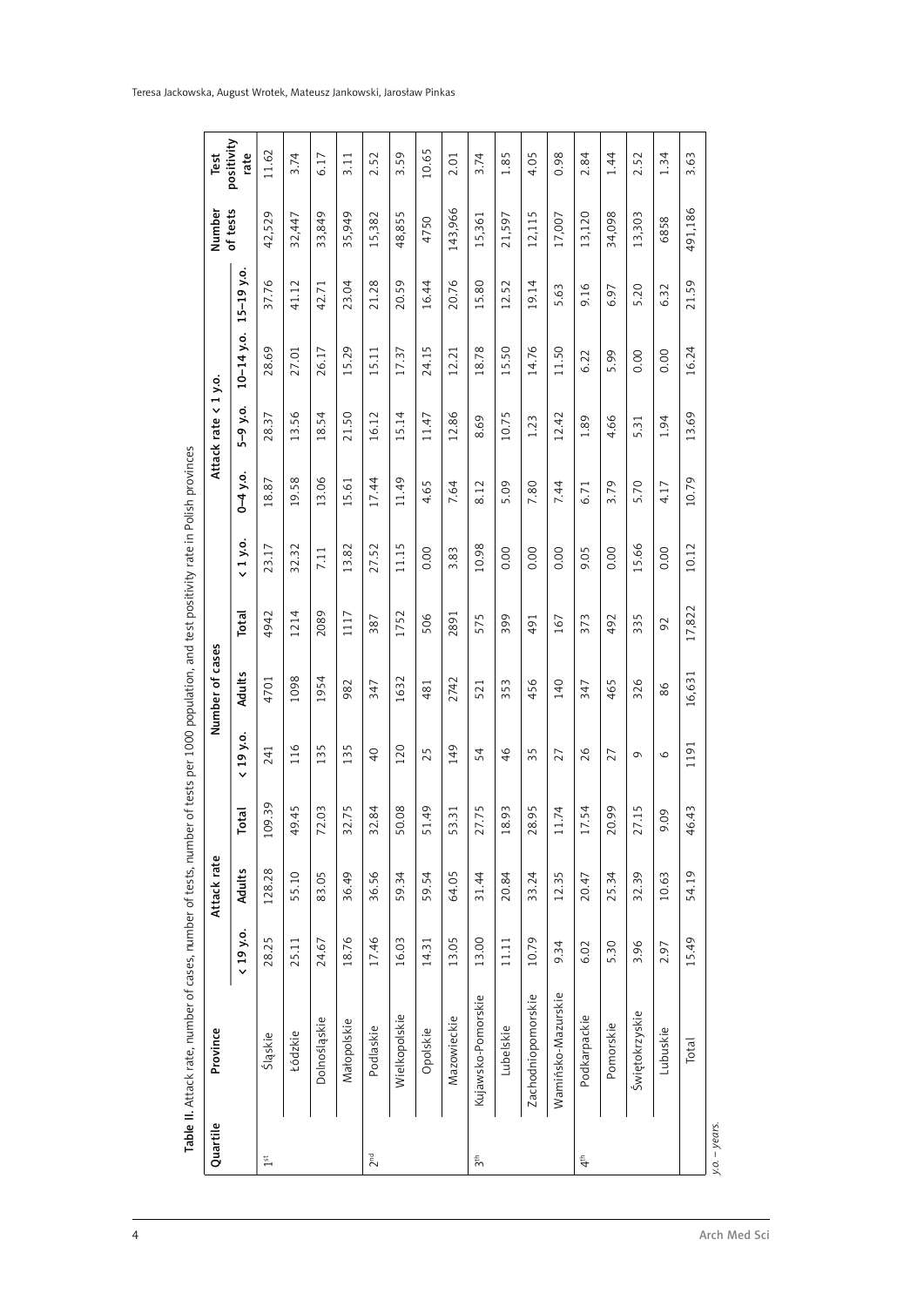| Variable                 |        | $1st$ quartile provinces |        |        | 4 <sup>th</sup> quartile provinces |        | P-value |
|--------------------------|--------|--------------------------|--------|--------|------------------------------------|--------|---------|
|                          | Median | LQ                       | UQ     | Median | LQ                                 | UQ     |         |
| Attack rate $<$ 19 y.o.  | 24.89  | 21.71                    | 26.68  | 4.63   | 3.46                               | 5.66   | & 0.05  |
| Attack rate $< 1$ y.o.   | 18.50  | 10.46                    | 27.75  | 4.52   | 0.00                               | 12.36  | 0.2     |
| Attack rate 0-4 y.o.     | 17.24  | 14.34                    | 19.23  | 4.94   | 3.98                               | 6.21   | & 0.05  |
| Attack rate 5-9 y.o.     | 20.02  | 16.05                    | 24.94  | 3.30   | 1.92                               | 4.99   | < 0.05  |
| Attack rate 10-14 y.o.   | 26.59  | 20.73                    | 27.85  | 2.99   | 0.00                               | 6.10   | & 0.05  |
| Attack rate 15-19 y.o.   | 39.44  | 30.40                    | 41.92  | 6.64   | 5.76                               | 8.06   | < 0.05  |
| Attack rate adults       | 69.07  | 45.79                    | 105.66 | 22.91  | 15.55                              | 28.87  | & 0.05  |
| Attack rate (total)      | 60.74  | 41.10                    | 90.71  | 19.26  | 13.31                              | 24.07  | & 0.05  |
| Number of tests          | 34,899 | 33,148                   | 39,239 | 13,212 | 9989                               | 23,701 | 0.11    |
| Number of tests per 1000 | 11.11  | 9.98                     | 12.44  | 8.78   | 6.47                               | 12.66  | 0.69    |
| Test positivity rate (%) | 4.96   | 3.42                     | 8.90   | 1.98   | 1.39                               | 2.68   | & 0.05  |

Table III. Comparison between the provinces from the  $1<sup>st</sup>$  and the  $4<sup>th</sup>$  quartile regarding the attack rate. The attack rates are expressed per 100,000 inhabitants

*LQ – lower quartile, UQ – upper quartile, p – Mann-Whitney U test.*

number of tests per 1000 inhabitants was higher in each of the regions (vs. neighbours) except for the Silesian Province. The test positivity rates were higher in Lower Silesian and Silesian Province (6.2% vs. 5.2%, and 11.6% vs. 5%, respectively), but lower in Małopolskie and Łódzkie Province (3.1% vs. 5.7%, and 3.7% vs. 5.7%, respectively) (Table IV).

To the contrary, the provinces from the last quartile had significantly lower attack rates than neighbours in 27 out of 28 comparisons (except for attack rate in infants in Świętokrzyskie Province), and the number of tests per 1000 was generally lower (but higher in Pomorskie Province as compared to its neighbours). The attack rate in children was 1.87- to 5.78-fold lower than in the neighbouring provinces, suggesting an underestimation rate in the fourth quartile regions. Unexpectedly, the test positivity rate was lower than in the neighbours (with an exception of Podkarpackie, which showed a slightly higher rate than its neighbours: 2.8% vs. 2.5%, repsectively) (Table IV).

Spearman's rank correlation test revealed a very strong correlation between the attack rate in children and the attack rate in adults (rho  $=$ 0.81), and the number of cases did correlate with the attack rates (rho =  $0.80$  in children, rho = 0.85 in adults). A correlation between the attack rates among adults and children decreased with decreasing age (rho =  $0.81$  in  $15-19$ -vear-olds, through rho =  $0.7$ , to rho =  $0.59$  in those aged  $0-4$ years). A strong correlation between the test positivity rate and attack rate (rho = 0.64 in children and  $rho = 0.71$  in adults) and between the attack rate in children (not in adults) and the number of tests in the provinces (rho  $= 0.52$ ) was observed. Notably, there was no correlation between the attack rate and the number of tests per capita (or per 1000 inhabitants in the region) (Table V). As of 15<sup>th</sup> May 2020, two deaths due to the COVID-19 were reported among people aged 18 years, with no deaths in younger patients.

## Discussion

This study reveals a surprisingly high percentage of COVID-19 cases attributable to children (6.68%), which translates into a significant attack rate (15.49/100,000) in the paediatric population in Poland. At first, paediatric cases were reported rarely, but with the spread of the outbreak, the number of infected children has increased [11]. The interim estimates in the US showed that children accounted for up to 5% of all cases [14], but the most recent data reported reduced the percentages of paediatric illness: as of 2nd April 2020 1.7% of 149,082 cases in the US were diagnosed in children (i.e. those under 18 years) [5]. These numbers are in line with those observed during the epidemic peak in China, when paediatric cases corresponded to approximately 2% of diagnosed patients [11]. The European data show a low percentage of patients in the paediatric population: 1.4% in Italy and 1.5% in the UK [3, 15], while reports from Spain show even lower numbers: in the group of children up to 14 years old (the next age group is set broadly as 15–29 years old) the percentage totalled 0.6% (out of 248,068 cases, as of  $29<sup>th</sup>$  May 2020) [4]. On the other hand, the most recent data from Canada [16] report a much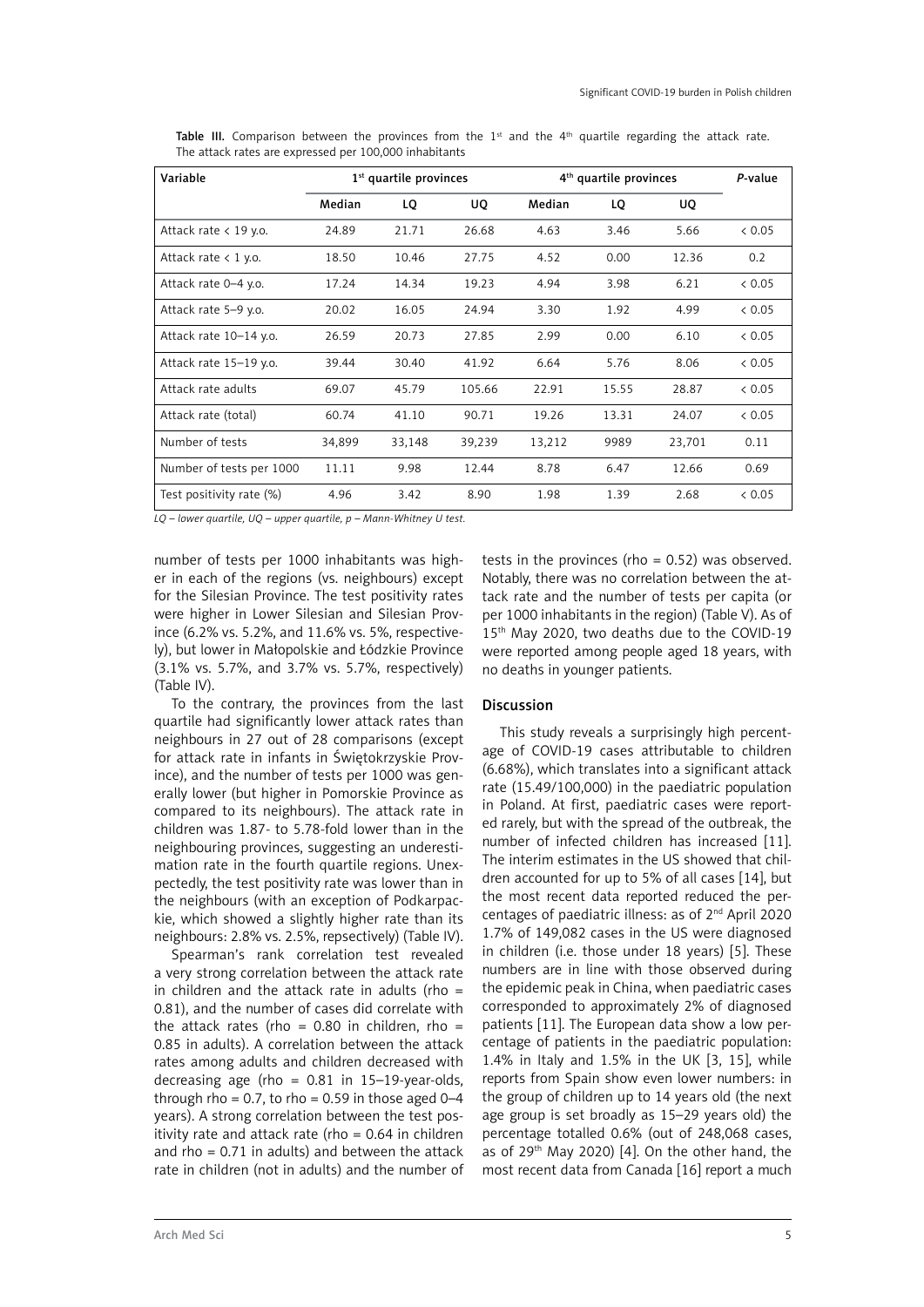Table IV. A comparison of provinces from the 1ª and the 4ª quartile (regarding attack rate) with the neighbouring provinces. The ratios were calculated for each parameter in the following<br>manner: the rates and numbers from Table IV. A comparison of provinces from the 1st and the 4th quartile (regarding attack rate) with the neighbouring provinces. The ratios were calculated for each parameter in the following manner: the rates and numbers from 1st quartile provinces were divided by corresponding rates and numbers from neighbouring provinces, while in the case of 4th quartile provinces the reversed manner was used: the rates and numbers from neighbouring provinces were divided by corresponding rates and numbers from 4th quartile provinces

| 1st quartile provinces                 |          |                 |                       |                     |                 |       |                   |                 |            |                  |                                  |            |
|----------------------------------------|----------|-----------------|-----------------------|---------------------|-----------------|-------|-------------------|-----------------|------------|------------------|----------------------------------|------------|
| Variable                               | Śląskie  | Neigh-<br>bours | latio<br>≃            | Łódzkie             | Neigh-<br>bours | Ratio | śląskie<br>Dolno- | Neigh-<br>bours | Ratio      | polskie<br>Mato- | Neigh-<br>bours                  | Ratio      |
| Total attack rate                      | 109.39   | 40.21           | 72                    | 49.45               | 53.19           | 0.93  | 72.03             | 36.89           | 1.95       | 32.75            | 51.36                            | 0.64       |
| Attack rate (< 19 y.o.)                | 28.25    | 15.53           | 82                    | 5.11<br>$\sim$      | 14.76           | 1.70  | 24.67             | 11.10           | 2.22       | 18.76            | 12.74                            | 1.47       |
| Attack rate (< 1 y.o.)                 | 23.17    | 15.45           | 50                    | 32.32               | 10.80           | 2.99  | 7.11              | 3.72            | 1.91       | 13.82            | 5.96<br>$\overline{\phantom{0}}$ | 0.87       |
| Attack rate (0-4 y.o.)                 | 18.87    | 11.39           | 66                    | 19.58               | 9.41            | 2.08  | 13.06             | 6.77            | 1.93       | 15.61            | 10.43                            | 50         |
| Attack rate (5-9 y.o.)                 | 28.37    | 12.96           | 01                    | 3.56                | 13.64           | 0.99  | 18.54             | 9.52            | 1.95       | 21.50            | 11.86                            | 1.81       |
| Attack rate (10-14 y.o.)               | 28.69    | 16.61           | .73                   | 27.01               | 6.87            | 1.60  | 26.17             | 13.84           | 1.89       | 15.29            | 11.64                            | $\ddot{3}$ |
| Attack rate (15-19 y.o.)               | 37.76    | 21.45           | .76                   | 41.12               | 9.43            | 2.12  | 42.71             | 14.45           | 2.96       | 23.04            | 17.38                            | 1.33       |
| Number of tests                        | 42529    | 21612           | 50                    | 32447               | 44794           | 0.72  | 33849             | 20154           | 1.68       | 35949            | 22984                            | 1.56       |
| Number of tests per 1000               | 9.41     | 9.84            | 96                    | 13.22               | 12.16           | 1.09  | 11.67             | 8.53            | 1.37       | 10.54            | 8.79                             | 1.20       |
| Test positivity rate                   | 11.62    | 5.00            | $\tilde{\mathcal{E}}$ | 3.74                | 5.69            | 0.66  | 6.17              | 5.19            | 1.19       | 3.11             | 5.66                             | 0.55       |
| 4 <sup>th</sup> quartile provinces     |          |                 |                       |                     |                 |       |                   |                 |            |                  |                                  |            |
| Variable                               | Lubuskie | Neigh-<br>bours | atio<br>≃             | krzyskie<br>Świeto- | Neigh-<br>bours | Ratio | Pomorskie         | Neigh-<br>bours | Ratio      | Podkar<br>packie | Neigh-<br>bours                  | Ratio      |
| Total attack rate                      | 9.09     | 50.35           | 54                    | 27.15               | 46.89           | 1.73  | 20.99             | 29.63           | 1.41       | 17.54            | 26.27                            | 1.50       |
| Attack rate (< 19 y.o.)                | 2.97     | 17.16           | .78<br>∽              | 3.96                | 17.05           | 4.31  | 5.30              | 12.29           | 2.32       | 6.02             | 11.28                            | 1.87       |
| Attack rate (< 1 y.o.)                 | 0.00     | 6.09            | $\lessgtr$            | 5.66                | 13.70           | 0.87  | 0.00              | 5.53            | $\lessgtr$ | 9.05             | 9.83                             | 1.09       |
| Attack rate (0-4 y.o.)                 | 4.17     | 10.78           | 59                    | 5.70                | 12.25           | 2.15  | 3.79              | 8.71            | 2.30       | 6.71             | 8.80                             | 1.31       |
| Attack rate (5-0 y.o.)                 | 1.94     | 11.64           | 99<br>ו ⊔             | 5.31                | 14.82           | 2.79  | 4.66              | 9.37            | 2.01       | 1.89             | 12.52                            | 6.63       |
| Attack rate (10-14 y.o.)               | 0.00     | 19.43           | $\leq$                | 0.00                | 17.49           | ≸     | 5.99              | 15.60           | 2.60       | 6.22             | 10.26                            | 1.65       |
| Attack rate (15-19 y.o.)               | 6.32     | 27.48           | S<br>w                | 5.20                | 24.06           | 4.62  | 6.97              | 15.29           | 2.19       | 9.16             | 13.59                            | 1.48       |
| Number of tests                        | 6858     | 31,606          | $\overline{6}$        | 3,303               | 48,268          | 3.63  | 34,098            | 23,335          | 0.68       | 3120             | 23,616                           | 1.80       |
| Number of tests per 1000               | 6.78     | 10.93           | $\overline{61}$       | 10.78               | 12.69           | 1.18  | 14.55             | 10.12           | 0.70       | 6.17             | 10.52                            | 1.71       |
| Test positivity rate                   | 1.34     | 4.60            | 43                    | 2.52                | 4.19            | 1.67  | 1.44              | 3.09            | 2.14       | 2.84             | 2.49                             | 0.88       |
| NA – non applicable, y.o. – years old. |          |                 |                       |                     |                 |       |                   |                 |            |                  |                                  |            |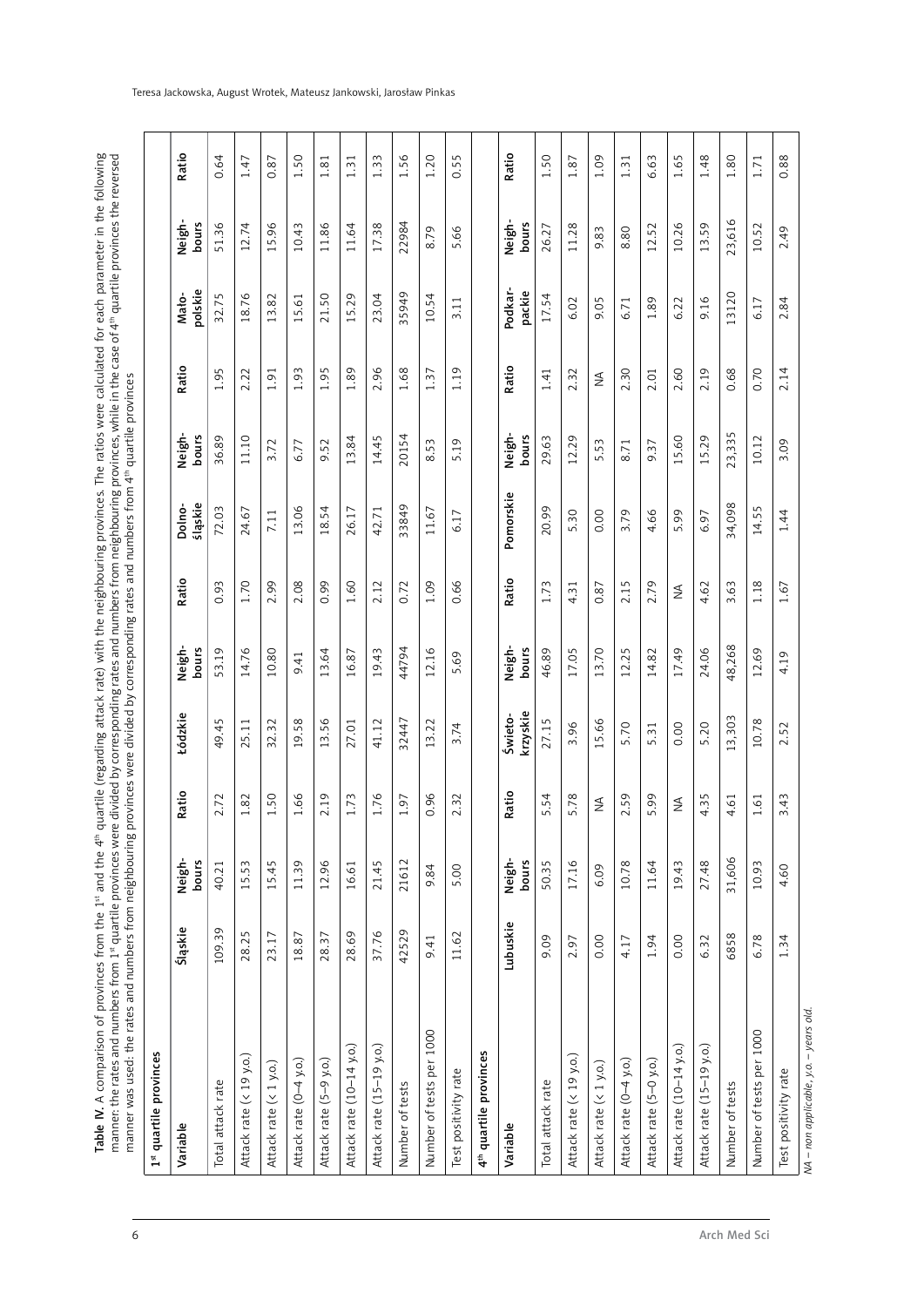higher percentage (5.66%) of COVID-19 cases in children (2306 out of 40,746 cases) in comparison with other countries, and our data (with a slightly higher proportion of 6.68%) is in line with the Canadian results.

This high percentage of cases found in children may arise from higher (relative or absolute) detection of COVID-19 in children (or in a particular population, e.g. Polish or Canadian children) or lower detection in adults, but the attack rate is a more independent indicator, and shows intriguing values. The attack rate in children in Poland (as of 15th May 2020) is between those reported in the general population in Algeria and Argentina at the time of writing (14.96 and 15.9 per 100,000, respectively), meaning that the paediatric population may and should also be considered affected [17]. Interestingly, the current attack rate in Argentina has increased 2.4-fold (31<sup>st</sup> May vs. 15<sup>th</sup> May 2020). Differences among the countries may result from different testing strategies. Moreover, a certain degree of underestimation needs to be considered because we observe huge variations between the provinces in Poland, which did not derive from an extremely different local epidemiological situation. The influence of the approach to testing is highlighted by considerable differences between the extreme attack rates in Polish provinces (almost 10-fold difference between the highest and the lowest), although it could result from varying epidemic situations and differences in the settings of the SARS-CoV-2 transmission (e.g. epidemic outbreaks in healthcare facilities or nursing homes) among the provinces. An analysis of four provinces with the lowest attack rate showed more than five-times lower attack rates than in their direct neighbours. We emphasise that the provinces in Poland refer to the administrative divisions only, without any further known inequality regarding population susceptibility, virus exposition, or health-care accessibility. There may be minor divergences in the social behaviour patterns, which could have influenced the attack rate in Polish children, but there are no data to explain such a huge regional discrepancy. Of note, the attack rate correlated with the total number of tests, but not with the number of tests per 1000 population. Hence, any efforts to establish a cut-off value of the number of tests per population that would be sufficient to guarantee a true reflection of the attack rate are not reasonable at this moment. In general, the number of diagnosed cases increases with the number of tests, but the lack of the correlation with the test-per-population rate probably means that this issue is reflected only partially, and to a different degree in various locations.

A correlation between the attack rate and the test positivity rate underlines the role of the testSignificant COVID-19 burden in Polish children

| Table V. Spearman's rank correlation coefficients between analysed parameters |                   |                 |                                                                |                       |                              |              |                                         |                               |                               |                    |                                |                         |
|-------------------------------------------------------------------------------|-------------------|-----------------|----------------------------------------------------------------|-----------------------|------------------------------|--------------|-----------------------------------------|-------------------------------|-------------------------------|--------------------|--------------------------------|-------------------------|
| Variable                                                                      | <19 y.o.<br>Cases | adults<br>Cases | rate<br>$\dot{\mathbf{e}}$<br>Attack  <br>$\langle 19 \rangle$ | Attack rate<br>adults | Attack rate<br>$\leq 1$ y.o. | $0 - 4$ y.o. | Attack rate Attack rate<br>$5 - 9 - 0.$ | Attack rate<br>$10 - 14$ y.o. | Attack rate<br>$15 - 19$ y.o. | Number<br>of tests | per 1000<br>of tests<br>Number | Positivity<br>test rate |
| Cases <19 y.o.                                                                | 1.00              | 0.87            | 0.80                                                           | 0.69                  | Š                            | 0.73         | 0.76                                    | 0.66                          | 0.81                          | 0.83               | SN                             | Š                       |
| Cases adults                                                                  | 0.87              | 0.100           | 0.78                                                           | 0.85                  | Š                            | 0.57         | 0.63                                    | 0.73                          | 0.79                          | 0.71               | SN                             | 0.63                    |
| Attack rate < 19 y.o.                                                         | 0.80              | 0.78            | 1.00                                                           | 0.81                  | 0.59                         | 0.85         | 0.87                                    | 0.89                          | 0.94                          | 0.52               | $\frac{5}{2}$                  | 0.64                    |
| Attack rate adults                                                            | 0.69              | 0.85            | 0.81                                                           | 1.00                  | SN                           | 0.59         | 0.70                                    | 0.70                          | 0.81                          | Š                  | SN                             | 0.71                    |
| Attack rate < 1 y.o.                                                          | $\frac{5}{2}$     | Š               | 0.59                                                           | $\frac{5}{2}$         | 1.00                         | 0.78         | 0.57                                    | SN                            | 0.52                          | Š                  | ŠN                             | ŠN                      |
| Attack rate 0-4 y.o.                                                          | 0.73              | 0.57            | 0.85                                                           | 0.59                  | 0.78                         | 1.00         | 0.73                                    | 0.66                          | 0.82                          | $\frac{5}{2}$      | ŠN                             | 0.51                    |
| Attack rate 5-9 y.o.                                                          | 0.76              | 0.63            | 0.87                                                           | 0.70                  | 0.57                         | 0.73         | 1.00                                    | 0.65                          | 0.74                          | 0.67               | SN                             | ŠN                      |
| Attack rate 10-14 y.o.                                                        | 0.66              | 0.73            | 0.89                                                           | 0.70                  | 0.38                         | 0.66         | 0.65                                    | 1.00                          | 0.78                          | Š                  | Š                              | 0.76                    |
| Attack rate 15-19 y.o.                                                        | 0.81              | 0.79            | 0.94                                                           | 0.81                  | 0.52                         | 0.82         | 0.74                                    | 0.78                          | 1.00                          | 0.50               | $\frac{5}{2}$                  | 0.63                    |
| Number of tests                                                               | 0.83              | 0.71            | 0.52                                                           | Š                     | SN                           | SN           | 0.67                                    | 0.31                          | 0.50                          | 1.00               | 0.75                           | SN                      |
| Number of tests per 1000                                                      | Š                 | $\frac{5}{2}$   | $\frac{5}{2}$                                                  | Š                     | $\frac{5}{2}$                | SN           | SN                                      | Š                             | SZ                            | 0.75               | 1.00                           | $\frac{5}{2}$           |
| Positivity test rate                                                          | Š                 | 0.63            | 0.64                                                           | 0.71                  | Š                            | 0.51         | ŠN                                      | 0.76                          | 0.63                          | ŠN                 | Š                              | 001                     |
| $NS - statistically non-signification t$                                      |                   |                 |                                                                |                       |                              |              |                                         |                               |                               |                    |                                |                         |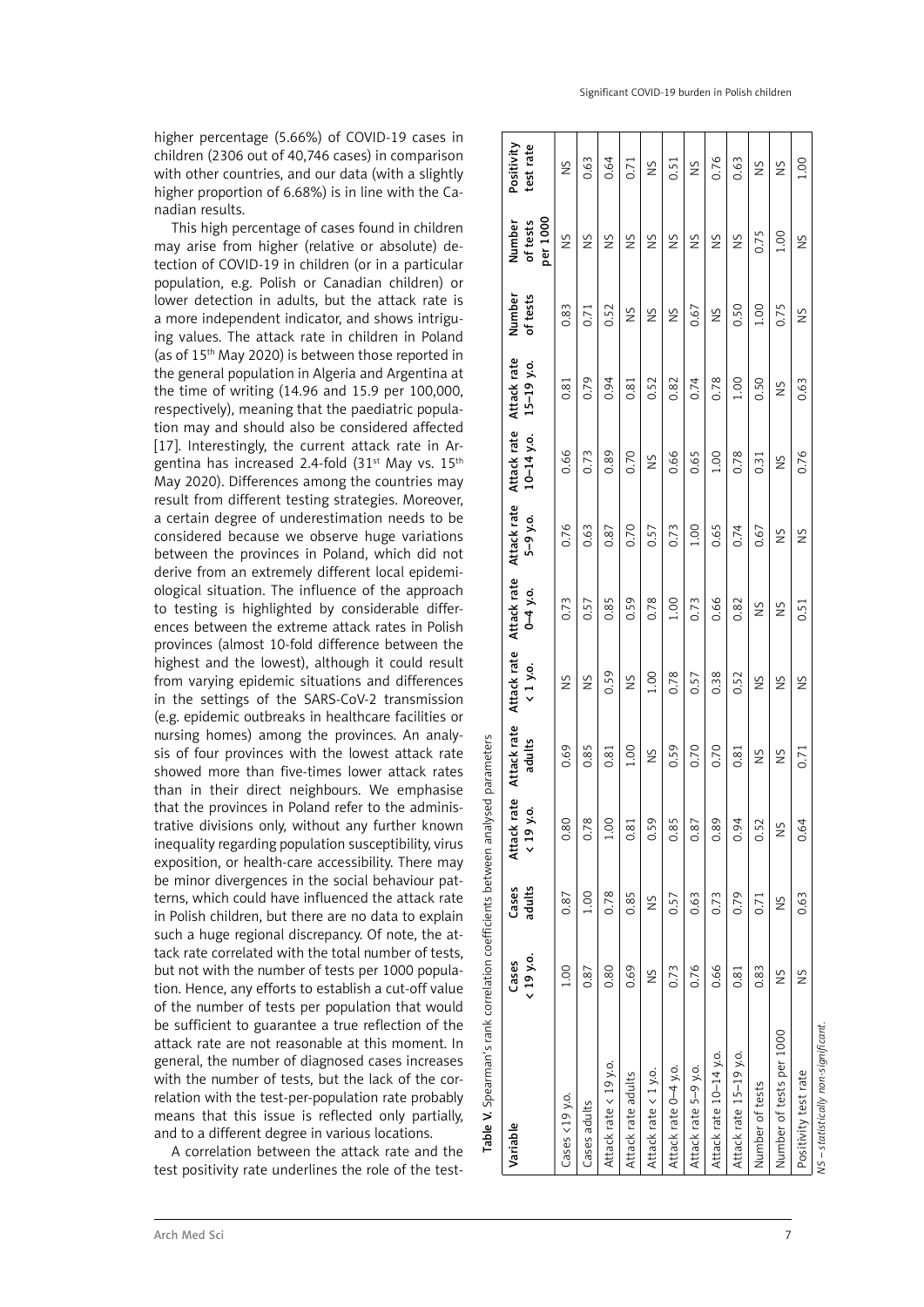ing strategies. Optimally, if everyone is tested, a higher attack rate is seen in a higher test positivity rate, thus reflecting a genuinely higher incidence. Nonetheless, the differences between the neighbouring regions contradict this time-point in testing, although the test positivity rate in Poland is low. A comparison of the situation between Poland and Canada explains the differences: many of the characteristics between these two countries are similar (population: ca. 38.4 vs. 37.8 million), including the percentage of paediatric cases, but there are differences in the number of tests and, first of all, in the attack rate (roughly fourfold higher in Canada) [17]. If we analysed only the number of tests per capita (the mean number of tests per inhabitant is 2.5-fold lower in Poland; 12.8/1000 in Poland versus 31.2/1000 in Canada, as of 12<sup>th</sup> May 2020) [18], we could falsely argue that the number of cases in Poland is severely underestimated. However, the positivity test rate in Poland is 1.6-fold lower than in Canada (3.7% vs. 6%), which suggests that the attack rate and the true number of cases in Canada is simply higher [17]. Thus, the number of tests should be analysed in close relation with the test positivity rate.

If Poland was at another time-point of the epidemic, the percentage of cases diagnosed in children might decrease; this might also be the case for the US, taking into account a decrease from 5% to 1.7% within less than a month [5, 14]. An asymptomatic, mild, or moderate disease course, which has been reported in 97% of laboratory-confirmed cases in China [12], clearly carries the risk of an underdiagnosis. In the case of a huge outbreak and rapidly shrinking medical resources, the diagnostic efforts may be focused on patients in a more severe health condition, thus decreasing the number of tests in children in favour of adults. It is crucial to ensure stable access to SARS-CoV-2 testing in the paediatric population because it mirrors the attack rate in adults. Our study showed a strong correlation between the attack rate in children and adults (rho  $= 0.81$ ), which increased with the children's age. This in turn suggests that the epidemic attacks both groups, but in paediatric patients it is seen to a lower degree. We can hypothesise that the number of potential sources of SARS-CoV-2 infection is higher among adults (especially those occupationally active) than in children, and settings of SARS-CoV-2 transmission may differ between age groups. Poland did not face a depletion of the health care system resources directly, and the functioning of the paediatric hospital care (where the majority of tests have been performed) did not deteriorate, which may explain the relatively high participation of paediatric patients in the total number of cases. Additionally, alongside with the long incubation

period, the missed paediatric cases increase the children's transmission capacity [11]. The question on the possible role of children in the spread of the disease needs to be raised. To date, the majority of studies argue against the significant role of children in the spread of the disease [19]. A Swiss study by Posfay-Barbe traced 39 household contacts and revealed that a child presented symptoms prior to adult contact only in 8% of cases, being a possible index case [20]. In a Chinese study by Wu, only marginal transmission from children was observed: 96% of children analysed in a series of 69 paediatric patients had previously been in contact with adult index cases [21], while another Chinese study reported one in 10 children to transmit the SARS-CoV-2 to adult contacts [22]. Interestingly, if children played an important role in the spread of the SARS-CoV-2, then an increased number of paediatric cases could precede the outbreak in adults, and time-series analyses should answer this question.

Notably, the percentage of cases in the age groups in our study reflects the study by the CDC COVID-19 Response Team, who found the highest proportion in 15–17-year-olds, followed by 10–14-year-olds (32% and 27%, respectively) [5]. Conversely, taking into account only laboratory-confirmed cases, a lower percentage was observed in the oldest group of patients by Dong *et al.* (21.5%) in favour of 6–10-year-olds (23.4%, which is similar to our result of 22.4% in 5–9-yearolds) [12]. Both studies found 26–30% of cases in the youngest group of children; 26% in those aged under four years old by the CDC COVID-19 Response Team, and 30.5% under five years old by Dong *et al.*, while our investigation shows a lower contribution of this age group (17.4% under four years of age), mainly due to the distinctly low number of cases in infants (3.2% only). These results are even more with contrasting the proportion of cases in infants reported by Garazzino *et al.*, who revealed 39.3% (out of a group of 168 children) in children under one year of age [3]. The authors speculate, however, that this result might originate from a social tendency to seek a paediatric consultation more frequently, alongside the paediatricians' inclination towards hospital admission of infants [3].

Previous analysis of paediatric populations showed that children are frequently asymptomatic carriers of viruses or bacteria [23]. Due to the lack of specific symptoms and asymptomatic course of COVID-19, the testing strategy for SARS-CoV-2 should consider testing children living in one household with a quarantined person [24]. As of 15<sup>th</sup> May, Poland does not report deaths due to COVID-19 in people under 18 years. The risk of dying from COVID-19 is highest in the oldest age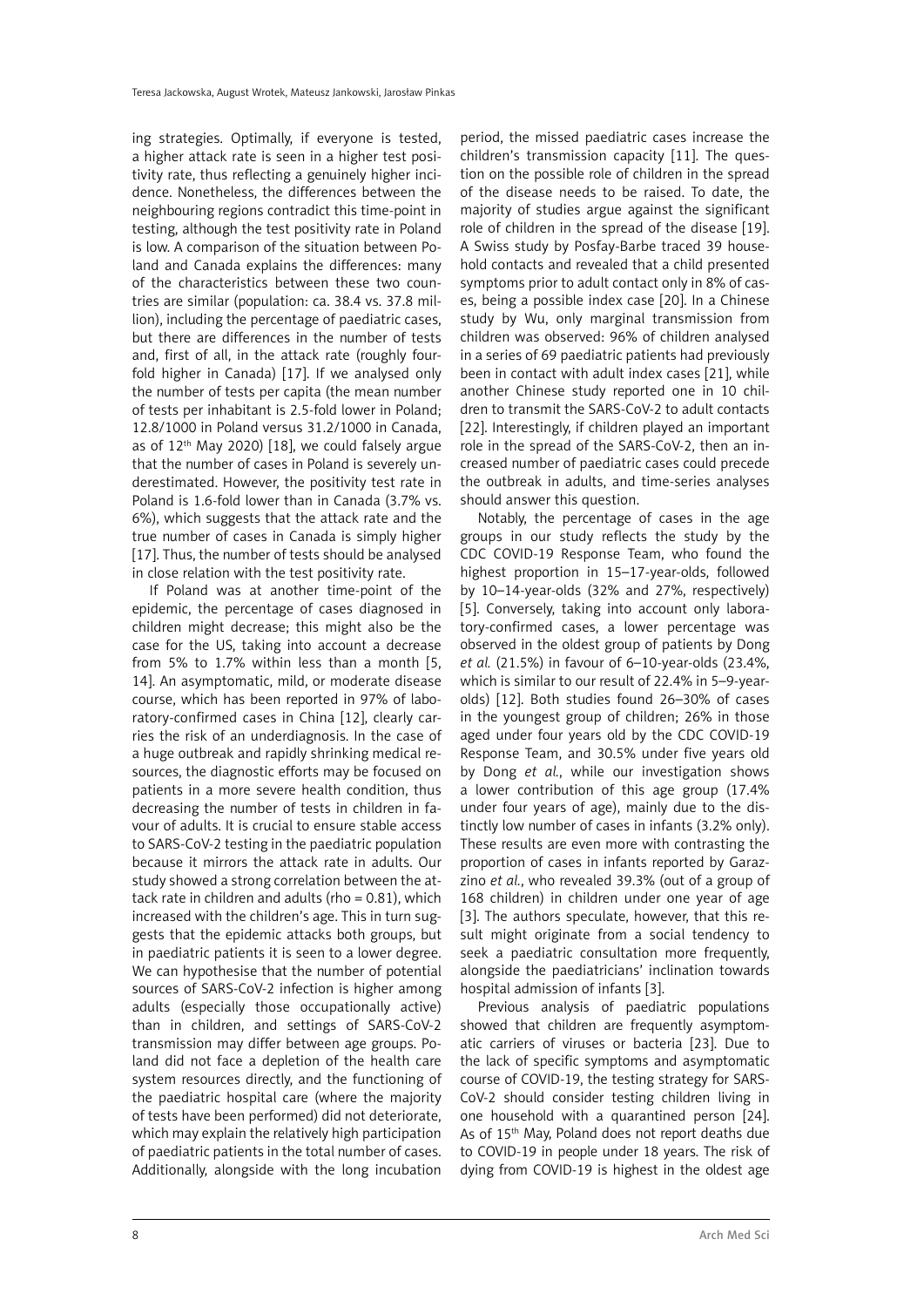groups, and knowledge about the pathogenesis of severe manifestations of COVID-19 is constantly increasing [25]. To protect high-risk populations, extensive social isolation rules were introduced in many countries, including Poland. The COVID-19 pandemic has resulted in social isolation and "national quarantine" that has forced changes in social behaviour. A significant group of elderly people have isolated from their relatives and often avoid contact with their grandchildren, which is supposed to limit transmission from children to grandparents [26]. The sociological and psychological consequences of social isolation should be considered when planning strategies to counteract the second wave of SARS-CoV-2 infections in Europe [26].

There exist certain strengths and weaknesses of this study. The enrolment of each diagnosed paediatric COVID-19 case in the whole population of a middle-sized European country (approximately 38 million citizens) constructed a huge sample of 1191 paediatric patients. Apart from the size of the group, a strict rule of including only laboratory-confirmed cases is another advantage, which decreases the risk related to misclassification. However, the true number of cases is certainly higher, and the burden could be assessed more precisely by a comparison of the number of tests performed in children. Unfortunately, this type of data was not available when preparing this paper. Secondly, due to the retrospective character of the analysis, data on preventive measures used by children and their parents/tutors is lacking, and there are no data on direct/indirect contact with the sources; nevertheless, it was not within the scope of the aim of the study. Also, the age definition used in this study may be confusing because we set the age limit at 19 years old due to the reasons explained above. In general, the definition of a paediatric population varies among countries, thus complicating the comparisons with other studies, also in terms of reports on COVID-19.

In conclusion, the most important finding of this study is that the COVID-19 burden in children is significant. Both the number of cases and the attack rate in children are not marginal and should not be neglected. We might be underestimating the paediatric cases, becasue they do not require rapid emergency actions, and the cases are less "spectacular" than in adults. The awareness of the possibility of COVID-19 affecting children needs to be maintained. There is a correlation between the attack rates in children and adults, and it increases with the children's age, showing that the outbreak in children is parallel to the one observed in adults. The role of a judicious testing strategy is crucial for the recognition of the COVID-19 burden in children, and pharmacoeconomic analyses of various testing strategies are necessary.

#### Acknowledgments

We are grateful to all the physicians, nurses, and paramedics involved directly in the diagnostic process, and the treatment of patients suspected of COVID-19. We would also like to express our sincere gratitude to the employees of the State Sanitary Inspection for collecting and sharing data.

The study was supported by the CMKP grant number 501-1-020-19-20

#### Conflict of interest

The authors declare no conflict of interest.

#### R e f e r e n c e s

- 1. Gujski M, Raciborski F, Jankowski M, Nowicka PM, Rakocy K, Pinkas J. Epidemiological analysis of the first 1389 cases of COVID-19 in Poland: a preliminary report. Med Sci Monit 2020; 26: e924702.
- 2. https://coronavirus.jhu.edu/map.html, accessed on 27<sup>th</sup> May 2020.
- 3. Garazzino S, Montagnani C, Donà D, et al. Multicentre Italian study of SARS-CoV-2 infection in children and adolescents, preliminary data as at 10 April 2020. Euro Surveill 2020; 25: 2000600.
- 4. Análisis de los casos de COVID-19 notificados a la RENAVE hasta el 10 de mayo en España. https://www.isciii.es/ QueHacemos/Servicios/VigilanciaSaludPublicaRENAVE/ EnfermedadesTransmisibles/Documents/INFORMES/ Informes%20COVID-19/Informe%20nº%2033.%20Análisis%20de%20los%20casos%20de%20COVID-19%20 hasta%20el%2010%20de%20mayo%20en%20España%20a%2029%20de%20mayo%20de%202020.pdf
- 5. CDC COVID-19 Response Team. Coronavirus Disease 2019 in Children – United States, February 12-April 2, 2020. MMWR Morb Mortal Wkly Rep. 2020; 69: 422-6.
- 6. Ludvigsson JF. Systematic review of COVID-19 in children shows milder cases and a better prognosis than adults. Acta Paediatr 2020; 109: 1088-95.
- 7. Riphagen S, Gomez X, Gonzalez-Martinez C, Wilkinson N, Theocharis P. Hyperinflammatory shock in children during COVID-19 pandemic. Lancet 2020; 395: 1607-8.
- 8. Chiotos K, Bassiri H, Behrens EM, et al. Multisystem Inflammatory Syndrome in Children during the COVID-19 pandemic: a case series. J Pediatric Infect Dis Soc 2020; 9: 393-8.
- 9. Verdoni L, Mazza A, Gervasoni A, et al. An outbreak of severe Kawasaki-like disease at the Italian epicentre of the SARS-CoV-2 epidemic: an observational cohort study. Lancet 2020; 10.1016/S0140-6736(20)31103-X. doi:10.1016/S0140-6736(20)31103-X.
- 10. Viner RM, Whittaker E. Kawasaki-like disease: emerging complication during the COVID-19 pandemic. Lancet 2020; 10.1016/S0140-6736(20)31129-6. doi:10.1016/ S0140-6736(20)31129-6.
- 11. She J, Liu L, Liu W. COVID-19 epidemic: disease characteristics in children. J Med Virol 2020; 10.1002/ jmv.25807. doi:10.1002/jmv.25807.
- 12. Dong Y, Mo X, Hu Y, et al. Epidemiology of COVID-19 among children in China. Pediatrics 2020; 145: e20200702.
- 13. http://demografia.stat.gov.pl/bazademografia/Custom-SelectData.aspx?s=lud&y=2019&t=00, accessed on 25th May 2020.